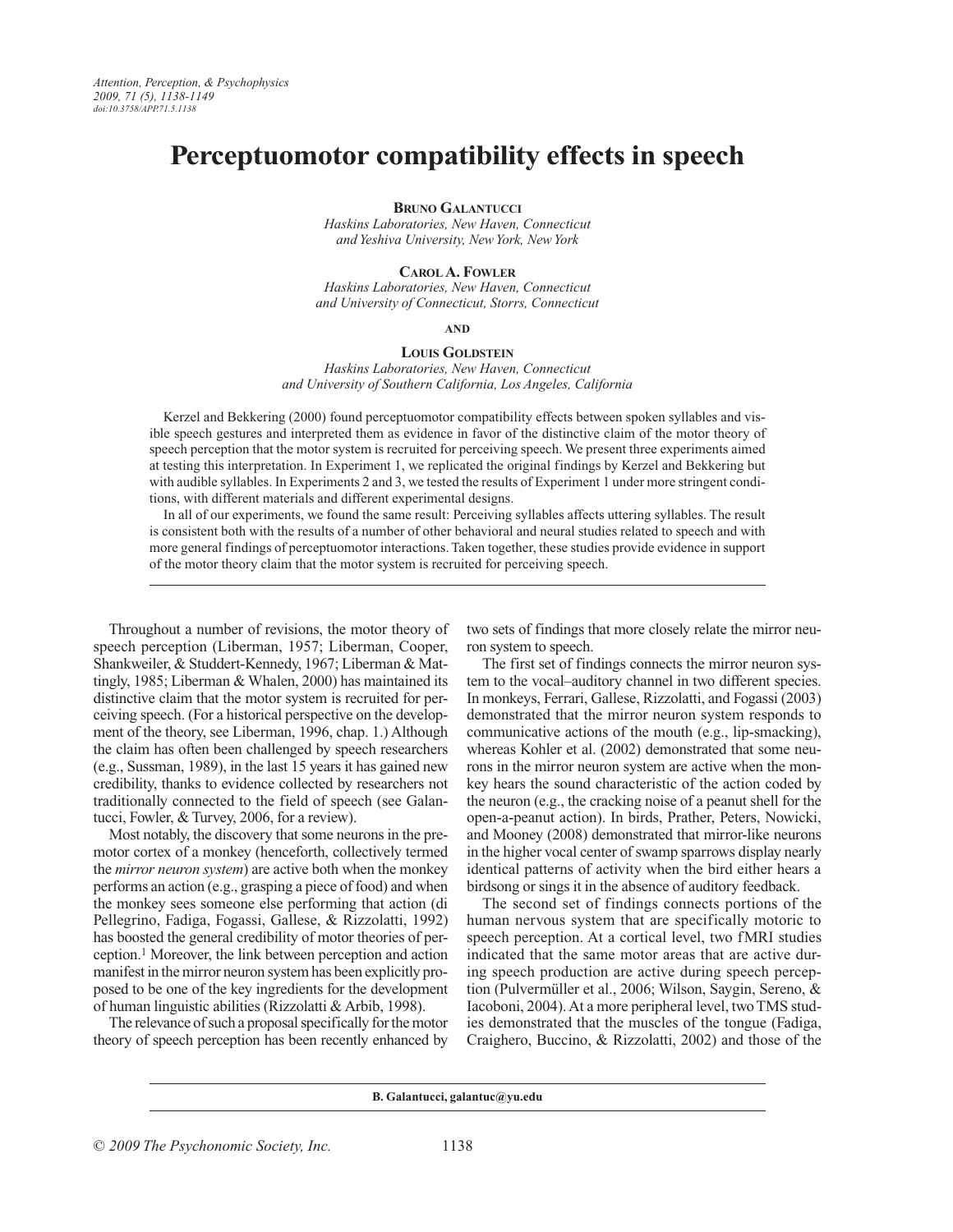lips (Watkins, Strafella, & Paus, 2003) are active during perception of speech sequences that include lingual and labial phones, respectively. Moreover, when such motor resonance is altered by TMS, phonetic discrimination is affected (D'Ausilio et al., 2009; Meister, Wilson, Deblieck, Wu, & Iacoboni, 2007), suggesting that the speech motor system plays a functional role in speech perception.

In light of these findings, the claim that the motor system is recruited for perceiving speech is no longer a suggestive speculation but, rather, a straightforward explanation for a growing body of empirical evidence. Of course, other theories of speech perception (Diehl & Kluender, 1989; Fowler, 1986; Kuhl, 1981; Massaro & Oden, 1980) might explain findings that the motor system is active during perception by postulating some form of linkage between perceptual and motoric representations of speech. However, the motor theory of speech perception is the only theory that specifically predicts such findings; all other theories of speech perception can offer only post hoc explanations for them.

Our intention in the present study is to test behaviorally a specific prediction that originates from the claim that the motor system is recruited for perceiving speech. Speech production might be selectively affected by the concurrent activation of the speech perception apparatus because, by recruiting the speech motor system, the perceptual system affects the actions brought about by the activation of the motor system. In particular, we follow up on earlier findings of Kerzel and Bekkering (2000).

Explicitly to test the motor theory, Kerzel and Bekkering (2000) ran four experiments in which they varied the stimulus–response compatibility among a task-irrelevant distractor, a video presentation of a speaker mouthing /ba/ or /da/, and a required choice response. In Experiment 1, the task was to utter the syllable /ba/ if "Ba" was printed on the mouth of the speaker on the video and to utter the syllable /da/ if "Da" was printed there. The visible speech gesture either was simultaneous with the onset of the printed syllable or preceded it by 167, 333, or 500 msec. Responses were faster if the visible gesture matched the response that participants were to utter than if the visible gesture and the response did not match. Response times were slower the closer in time the onset of the visible gesture was to the printed syllable, but the patterning of response times remained the same. Kerzel and Bekkering tentatively inferred that the perceived visible gesture activated the motor routines to produce that gesture, thereby facilitating responses if the required response was the one activated perceptually. They recognized, however, that the patterning of response times might be due to *stimulus–stimulus compatibility*, with the visible gestures facilitating reading of the corresponding printed syllable, rather than the *stimulus–response compatibility* effect that they were looking for (i.e., the effect of the visible gesture on the produced gesture). In a second experiment, they substituted symbols (## and  $&&&&\text{right}$ ) that had no preexperimental associations to /ba/ and /da/ gestures, and replicated the findings of their Experiment 1. In case the symbols had acquired associations with /ba/ and /da/ in the course of the experiment, in their Experiment 3, Kerzel and Bekkering went back to "Ba" and "Da" prompts. However, they presented them at least 1 sec before presenting the videos, so that perception of the printed syllables could not be affected by the videos. The visible gestures now served as "go" signals for the response cued by the printed syllables. The gestures affected response times in nearly the same way as they had in the earlier experiments. In a fourth experiment, effects of the video were eliminated when the mouth was made invisible and lines moved on the screen—closer together, then farther apart (for /ba/) or only increasingly farther apart (/da/).

These findings do suggest that stimulus–response compatibility effects serve as behavioral indices of motor system activation during perception. However, a stronger test of the motor theory would be one in which the video displays are replaced with acoustic speech signals. Although the prediction that a visible gesture affects production of the same gesture is indeed compatible with the claim that the motor system is recruited for perceiving speech, it may or may not be a prediction unique to the motor theory. Most speech researchers agree that perceivers of speech see speech gestures. Without elaboration, no theory of speech perception, other than the motor theory, predicts any consequence of that for speech production. However, given the generality of findings of stimulus–response compatibility (Proctor & Reeve, 1990), it is not difficult to generate an elaboration that would do the job. Replacing the video displays with acoustic speech signals provides a more specific test: No theory, other than the motor theory, predicts that perceiving gestures from acoustic speech signals necessarily affects speech production.

The present study is aimed at providing such a test. The study is composed of three experiments. In Experiment 1, we replicated the findings of Kerzel and Bekkering (2000), with acoustic material. In Experiments 2 and 3, we further explore perceptuomotor compatibility effects in speech, testing them in ever more stringent conditions.

# **Experiment 1**

Experiment 1 was designed to replicate the findings of Kerzel and Bekkering (2000) but with acoustic material. In particular, we replicated their Experiment 2, replacing the visible distractors (video displays of a mouth uttering /ba/ or /da/) with the acoustic syllables /ba/ or /da/. We also used a wider set of responses than did Kerzel and Bekkering. In different blocks, responses to the response cues were /ba/ and /da/ (henceforth, *voiced responses*), /pa/ and /ta/ (henceforth, *voiceless responses*), or /ma/ and /na/ (henceforth, *nasal responses*). This manipulation allowed us to explore a contrast that could not be realized with video displays. In fact, when the responses are /pa/ and /ta/ or /ma/ and /na/, there is information in the distractor syllables (/ba/ and /da/) that is consistent with the required response gestures, but, in addition, there is inconsistent information. That is, whereas the visible syllables /ba/, /pa/, and /ma/ all look the same, they differ in voicing or nasality, and the same is true for /pa/, /ta/, and /na/. There is more than one way in which these inconsistencies may affect any influence that the distractors will have on response latencies. From the perspective of the motor theory, the manipulation of the response consonant type should have an effect. However, it is not clear what this effect might be.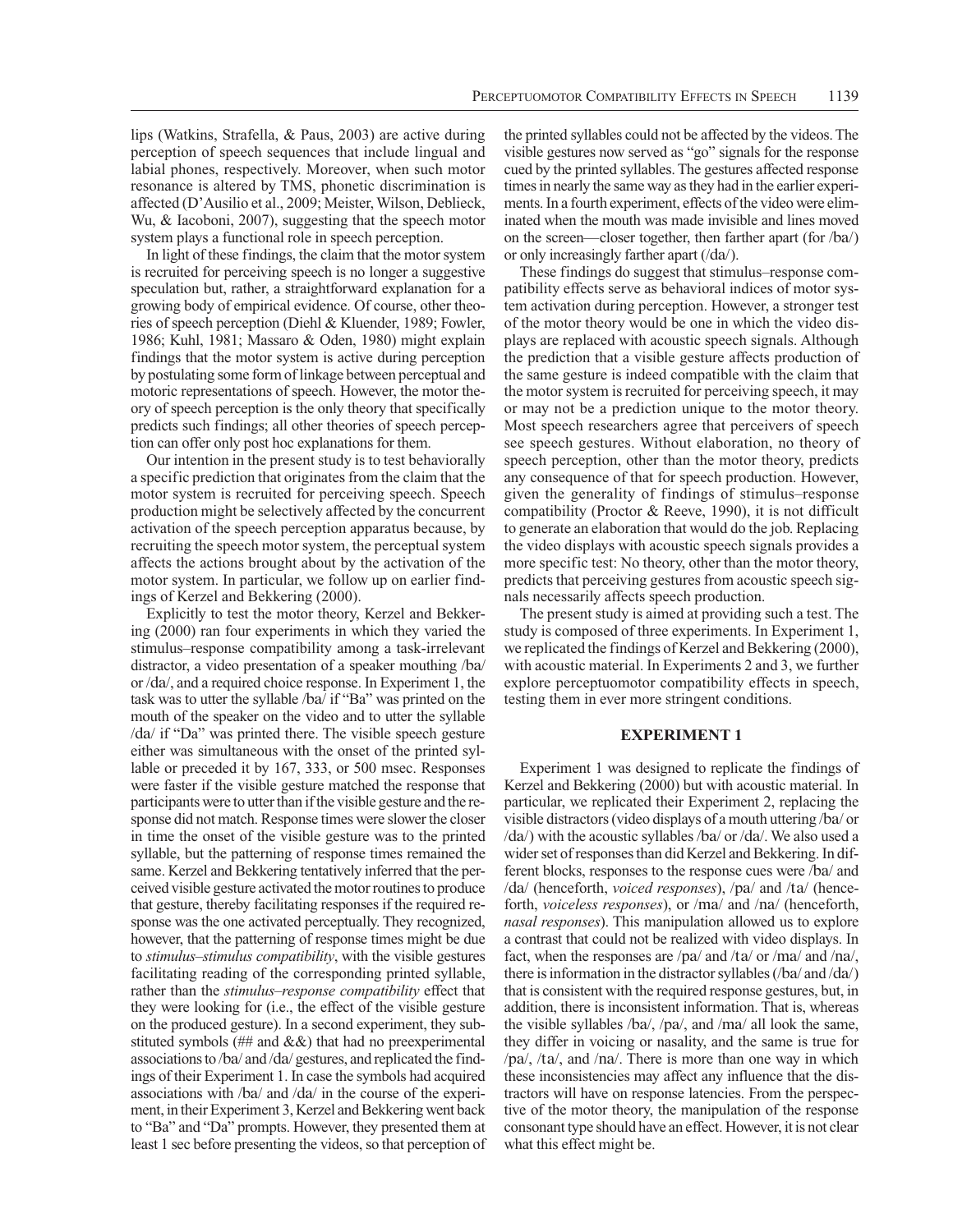#### 1140 **GALANTUCCI, FOWLER, AND GOLDSTEIN**

If perceiving speech gestures involves access to the speech motor system, and specifically to control structures responsible for producing those speech gestures (Liberman & Mattingly, 1985), and if that access underlies the effect of the distractor syllable, then perception of a gesture incompatible with a gesture required for the response should decrease or eliminate the facilitating effect of the distractor that matches the constricting organ for the response. For example, if the distractor is /ba/ and the required response is /pa/, the distractor primes adduction of the vocal folds for voicing, but the response requires abduction. If the distractor is /ba/ and the required response is /ma/, the distractor primes velum raising to seal the nasal cavity, but the response requires velum lowering. In both examples, listeners will also perceive a lip constriction gesture, and that should prime the lip constriction gesture required for the response. However, any facilitatory effect of that may be offset by the interfering effect of the inconsistent voicing or velum gesture information. In other words, the outcome of Experiment 1 may differ from that of Kerzel and Bekkering's (2000) Experiment 2, showing a differential effect of the distractor, depending on the response type.

Alternatively, the outcome of Experiment 1 might be exactly like that of Kerzel and Bekkering's (2000) Experiment 2. Perhaps any shared organ (e.g., a lip) or gesture (e.g., constriction at the lips) will have a facilitatory effect on the response, regardless of other mismatches in organs or gestures between the distractor syllable and the cued response, particularly relative to effects of mismatching distractors that differ both in constricting organ and in voicing or nasality.

#### **Method**

Participants. Twenty-four participants were included in the experiment. Participants were self-reported native speakers of American English with no known speech or hearing disorders. Each received \$8/h for approximately 1 h of participation.

Stimuli. A model speaker (author C.A.F.) was recorded saying two consonant-vowel syllables, /ba/ and /da/, which were used as distractors. The graphic symbols  $\#$  or && were used as cues for the response of the participants. Sixteen combinations of experimental stimuli were created by combining the auditory presentation of the two distractors with the visual presentation of the two cues at one of four latencies: 0, 165, 330, and 495 msec.

Participants were exposed to three blocks of the experimental stimuli. Each block consisted of 14 repetitions of the 16 stimuli, yielding 224 trials per block. Participants were instructed to say one CV syllable when presented with one symbol type and a second CV syllable when presented with the second symbol type. For example, they might be instructed to say /ba/ in response to seeing ## and /da/ in response to &&. Because half of the ## symbols were associated with occasions on which the model produced /ba/ and half were associated with productions of /da/, this meant that participants heard a syllable that was consistent with their own responses on half the trials (e.g., they heard the model producing  $/ba$  and responded  $/ba$ ). and heard inconsistent acoustic information on the other half.

A different response pair was used in each of the three blocks, The consonants in each pair differed in constricting organ (the lips for /ba/, /pa/, and /ma/ vs. the tongue tip for /da/, /ta/, and /na/) but shared gestures of the velum and glottis (i.e., voiced, voiceless, or nasal, as indicated above). The order in which participants were exposed to these blocks was counterbalanced in a Latin square design. Additionally, the symbols used to represent each constriction type were counterbalanced across participants. Half of the participants gave lip responses to ## and tongue tip responses to &&, and half gave lip responses to && and tongue tip responses to ##.

Before beginning the experiment, participants were exposed to eight practice trials without the distractor syllables and eight additional practice trials with them.

**Procedure**, Participants sat in front of a computer monitor. They were given a card that matched each symbol type to the associated response syllable (example: ##, ba; &&, da). They were instructed to respond as quickly as possible when the symbol appeared on the screen but not to respond so quickly that they made numerous errors. They were informed that their responses would be recorded by two microphones, one of which would record how fast they made their responses and the other of which would record their speech onto a DAT player for subsequent analysis. It was explained to participants that as soon as the reaction time microphone registered a response, it would initiate the next trial. However, if they did not respond loudly enough, the next trial would not initiate, and they would see only a blank screen. They were told to repeat themselves more loudly if this occurred, and to speak a little louder in general if this occurred often. Finally, they were asked not to make any extraneous movements during a trial (e.g., moving their chair) so that the reaction time microphone would not be triggered accidentally.

Participants were run in a sound-isolation booth. Stimuli were presented in PsyScope (Cohen, MacWhinney, Flatt, & Provost, 1993), and a microphone connected to a voice-activated trigger enabled the PsyScope program to detect responses. (It also recorded latencies, but we used latencies from hand measurements ) A second omnidirectional microphone with a 40 Hz-to-40 kHz frequency response was used to record participant responses. All audio recordings were sampled at 44.1 kHz and recorded directly to one channel of a DAT recorder. An 80-Hz hardware high pass filter (Presonus M80) was applied at the time of recording. A tone that occurred simultaneously with the presentation of the symbol was recorded onto the second channel of the DAT tape. The tone was not heard by the participants and allowed the experimenters to make reaction time measurements of the speech recording by hand.

#### **Results**

Latencies on trials in which an erroneous response was produced were excluded from the analyses. This restriction excluded 212 responses out of 16,128 (1.3%). Also, for each participant and each condition, latencies that were outside a range of 5 standard deviations centered on the mean for that condition were excluded from the analysis. This restriction excluded 197 responses out of  $16,128$  (1.22%).

Figure 1 displays the latencies. In the leftmost display, latencies of /ba/ and /da/ responses are shown. They closely replicate the findings of Kerzel and Bekkering (2000); when distractor syllables matched the required response, latencies were consistently faster than latencies in corresponding mismatch conditions. However, the results in the middle (/pa/ and /ta/ responses) and rightmost (/ma/ and  $\langle$ na $\rangle$ ) panels are different. In the middle panel, two comparisons yielded a numerical match advantage, one yielded a match disadvantage, and one yielded no difference. In the rightmost panel, one showed a numerical match advantage, one a disadvantage, and two showed no difference.

In an ANOVA with stimulus onset asynchrony (SOA), response type and distractor as within-subjects factors, the main effects of SOA and response type were significant, whereas the main effect of distractor was marginally significant (see Table 1 for details). The interaction between distractor and response type was significant, and so was the three-way interaction among the factors. The remaining interactions were not significant.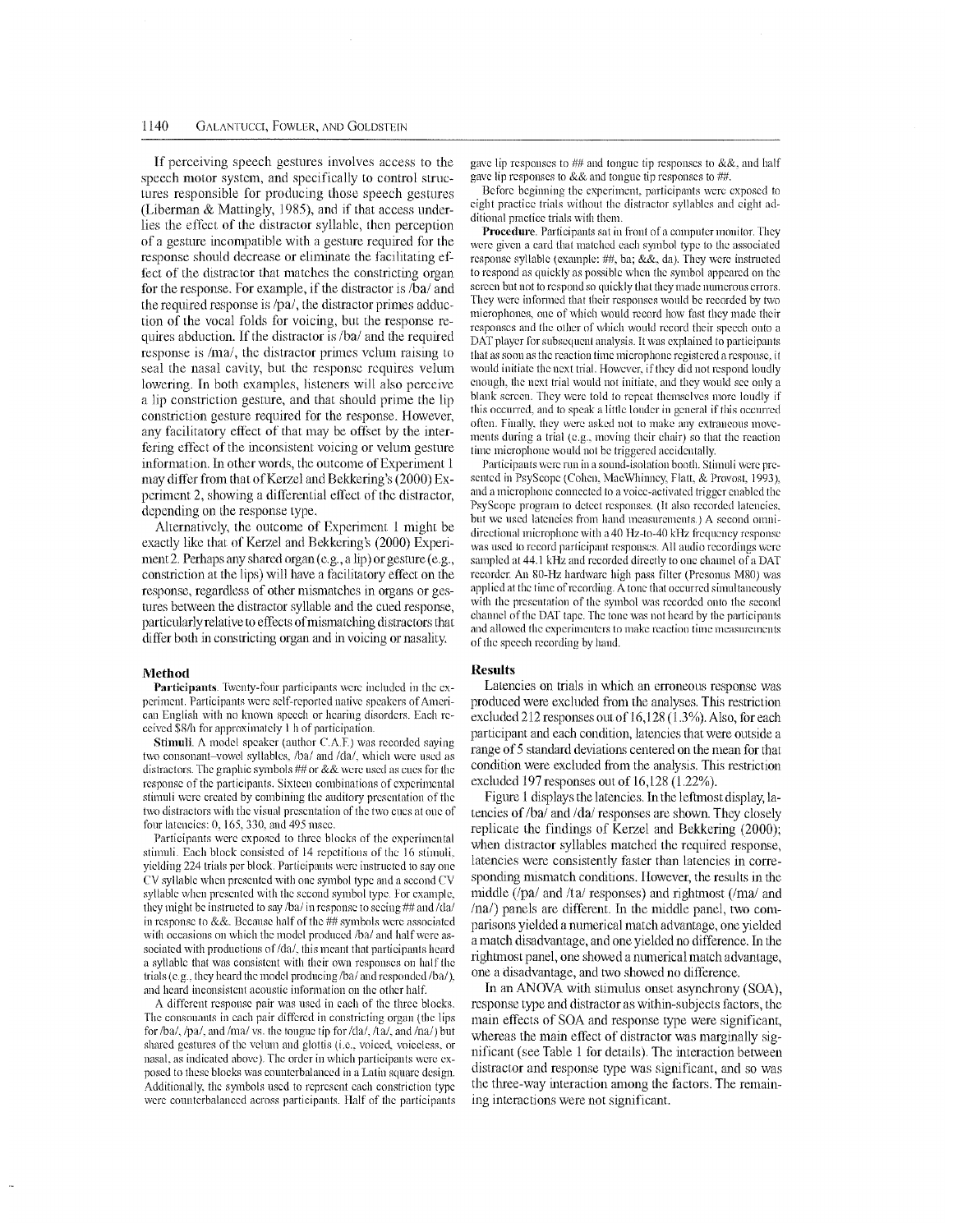

Figure 1. Experiment 1: Mean latencies for each of the experimental conditions. Error bars represent half of 1 standard error of the mean. SOA, stimulus onset asynchrony.

As for the main effect of response type, response times were fastest when responses were nasals  $(M = 534$  msec) and slowest when they were voiced  $(M = 578$  msec); response times when responses were voiceless were closer to the response times to voiced than those to the nasal consonants ( $M = 567$  msec). These differences may be artifacts of the acoustic measurement of latencies. Nasal consonant onset was defined as the onset of the nasal murmur, at the onset of the consonant closure. In contrast, voiced and voiceless stop onsets were defined at the stop burst, at the onset of consonant release following closure.

As for the main effect of SOA, it reflected the finding, as in Kerzel and Bekkering's (2000) Experiment 2, that response latencies decreased the earlier the distractor syllable occurred relative to the response cue.

The interaction of distractor with response type reflected the fact that the effect of distractor was significant for voiced responses  $[M = 13 \text{ msec}; F(1,23) = 17.1, p <$ .001,  $\eta^2 = .43$ ] but not for voiceless or nasal responses  $(M = 3$  msec,  $\tilde{F} < 1$ , and  $M = -1$  msec,  $F < 1$ , respectively). The effect of distractor for voiced responses was

Table 1 **Experiment 1: Overall ANOVA** 

| Source                                         |                    |           | пZ             |
|------------------------------------------------|--------------------|-----------|----------------|
| Response type                                  | $F(2,46) = 8.19$   | $\leq 01$ | .26            |
| <b>Distractor</b>                              | $F(1,23) = 3.73$   | .066      | $\frac{14}{2}$ |
| SOA.                                           | $F(3,69) = 140.89$ | < 001     | -86            |
| Response type $\times$ distractor              | $F(2, 46) = 3.97$  | < 0.05    | .15            |
| Response type $\times$ SOA                     | $F(6,138) = 0.827$ | .551      | 03             |
| Distractor $\times$ SOA                        | $F(3,69) = 1.2$    | .317      | .05            |
| Response type $\times$ distractor $\times$ SOA | $F(6.138) = 2.34$  | < 05      | -09            |

Note-SOA, stimulus onset asynchrony.

significant at SOAs  $-165$  and  $-330$  and had a numerical trend in the same direction at SOAs  $0$  and  $-495$  (see Table 2 for details).

### **Discussion**

A major purpose of Experiment 1 was to provide a more direct test of the distinctive claim of the motor theory than did the experiments by Kerzel and Bekkering (2000), by replacing the video distractors with acoustic speech syllables. The results of Experiment 1 replicated the findings by Kerzel and Bekkering, showing that perceiving distractor syllables affects spoken responses. This is consistent with the prediction that perceiving speech gestures in acoustic speech signals affects the speech motor system.

Experiment 1 also provides additional information. Priming was eliminated in match conditions when responses were voiceless or nasal, in contrast to the voiced condition. This is interesting because, as we noted above, when responses were voiceless or nasal and the distractors matched the responses, one gesture (the lip or tongue) tip constriction gesture) was shared by responses and distractors; however, another (the voicing/devoicing gesture or the velum raising/lowering gesture) was not. In other words, the results of Experiment 1 support the hypothesis that, when two vocal gestures are concurrently primed, one mismatching gesture eliminates the facilitatory effects that the other gesture may otherwise produce.

Experiment 1 is not a conclusive test of the predictions of the motor theory, however, because the effects that we found cannot be unequivocally attributed to a stimulus-response compatibility effect. On the one hand, as we mentioned above, the symbols ## and && may have acquired an association with the syllables /ba/ and /da/ over the course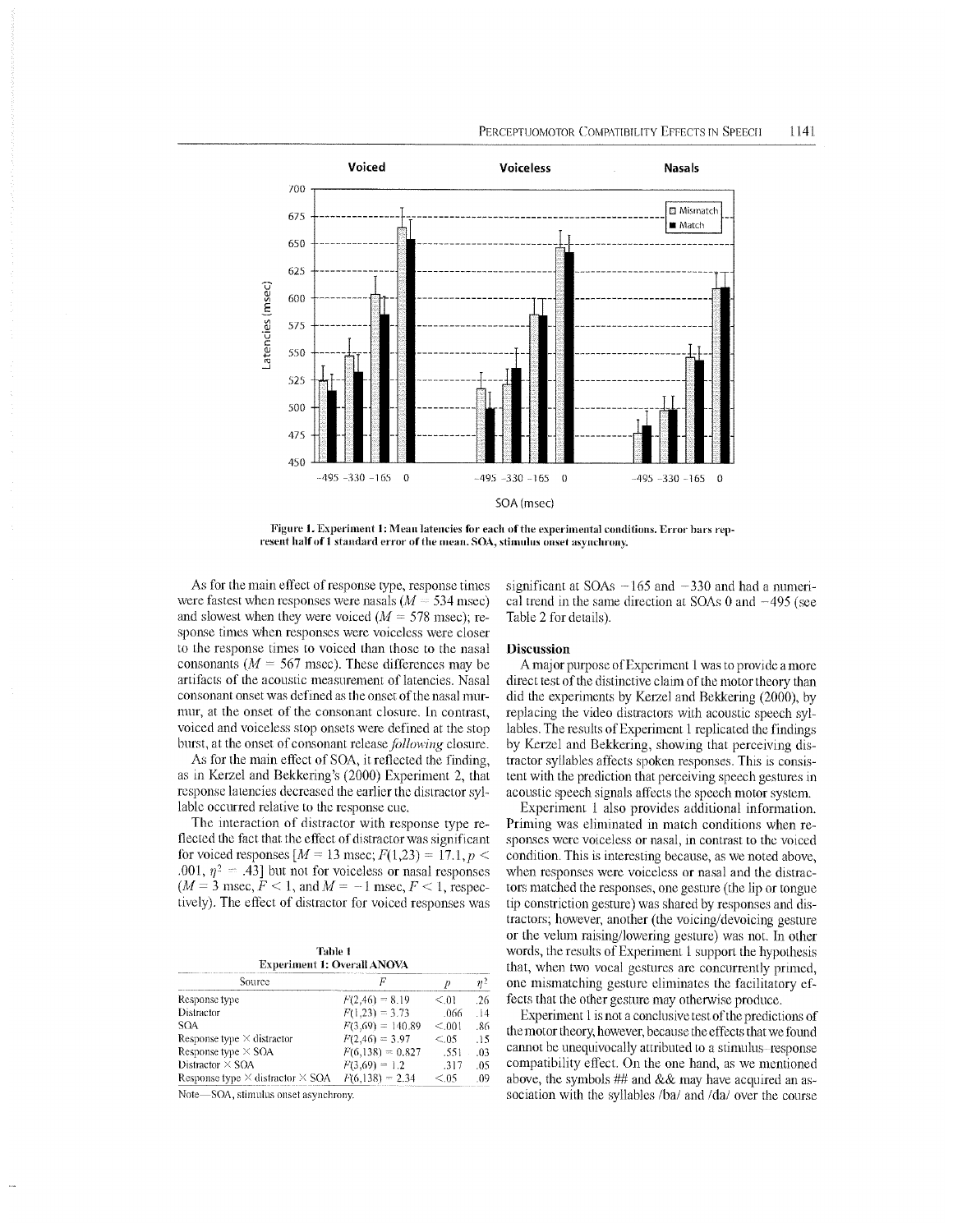| <b>Table 2</b><br><b>Experiment 1: Comparisons Among Distractor Conditions</b><br><b>Across Stimulus Onset Asynchronies (SOAs)</b> |                                        |                                 |                                          |                                    |                                      |  |  |  |  |
|------------------------------------------------------------------------------------------------------------------------------------|----------------------------------------|---------------------------------|------------------------------------------|------------------------------------|--------------------------------------|--|--|--|--|
|                                                                                                                                    |                                        |                                 |                                          |                                    |                                      |  |  |  |  |
| Voiceless<br>$Match -$<br>mismatch)                                                                                                | $\Omega$<br>$-165$<br>$-330$<br>$-495$ | -6<br>$-1$<br>14<br>$-19$       | $-1.08$<br>$-0.19$<br>1.18<br>$-2.53$    | .292<br>.848<br>.251<br>< 0.050    | $-.03$<br>$-.01$<br>.08<br>$-.12$    |  |  |  |  |
| <b>Nasal</b><br>$Match -$<br>mismatch)                                                                                             | $\Omega$<br>$-165$<br>$-330$<br>$-495$ | 1<br><sup>-3</sup><br>1<br>7    | 0.16<br>$-0.73$<br>0.18<br>1.47          | .870<br>.470<br>.855<br>.154       | .01<br>$-.02$<br>.01<br>.05          |  |  |  |  |
| Voiced<br>$Match -$<br>mismatch)                                                                                                   | $\Omega$<br>$-165$<br>$-330$<br>$-495$ | $-10$<br>$-18$<br>$-14$<br>$-8$ | $-1.64$<br>$-3.80$<br>$-3.10$<br>$-1.21$ | .115<br>< 0.010<br>< 0.010<br>.240 | $-.06$<br>$-.10$<br>$-.09$<br>$-.05$ |  |  |  |  |

of the experiment, leading to a stimulus–stimulus compatibility effect. On the other hand, latencies on mismatch trials are difficult to interpret, because the task-irrelevant syllable corresponds to a syllable in the response set. When distractors and response cues correspond to different acceptable responses, slower latencies in mismatch trials might be due to a problem in selecting the correct response (henceforth, *selection effect*) rather than to a perceptuomotor effect. That is, as suggested by the literature on the Stroop effect (MacLeod, 1991), the mismatch effect may reflect a decision bias at a cognitive level. The irrelevant cue might prime the selection of the wrong response in the response set, slowing down the response process. (In the remaining part of the article, we will refer to stimulus– response compatibility effects that are independent from selection effects as *pure perceptuomotor effects*.)

Moreover, although the method used for the experiment fit the goal of replicating Kerzel and Bekkering's (2000) Experiment 2 with acoustic syllables, the method may not be ideal for investigating perceptuomotor compatibility effects, for two more reasons.

The first reason concerns the SOAs chosen for the experiment. On average, the onset of the responses occurred quite late after the onset of the distractor: 1,014 msec later for the  $-495$  SOA, 870 msec later for the  $-330$  SOA, 759 msec later for the  $-165$  SOA, and 659 msec later for the 0 SOA. Considering that the matching/mismatching information was within the first 100 msec of the syllables that we used as distractors, there was a considerable temporal gap between the perceptual activation that was relevant for our test and the onset of the responses. In other words, the perceptuomotor effects that we detected must have derived either from activations of the motor system that lasted a relatively long time or from responses that had particularly short latencies. This might not be the best strategy to detect pure perceptuomotor effects. Pure perceptuomotor effects might be easier to detect when the distractor occurs right before the motor system is engaged by the response cue.

The second reason that the method used for Experiment 1 is not ideal for investigating perceptuomotor compatibility effects concerns the exact nature of the effect that we found. Although we have referred to facilitatory priming effects of the distractors, most likely, there is more going on. In picture naming experiments, for example, acoustic distractors that share phonological properties with the picture names lead, at appropriate SOAs, to faster responses than do phonologically unrelated distractors (Levelt et al., 1991). However, all distractors slow responding relative to conditions in which no distractors are presented. Our finding that response times increased at shorter SOAs (i.e., with decreased temporal separation of the distractors from the response cues to the response) may reflect such an interference effect. However, in absence of proper baseline conditions, we cannot assess the interfering (or facilitatory) effect that the distractors might have on the response process.

Experiment 2 was designed to address the interpretative and methodological issues of Experiment 1.

# **Experiment 2**

As we described above, Kerzel and Bekkering (2000) addressed the issues of stimulus–stimulus compatibility and selection effects by presenting the distractors as go signals 1 sec after the presentation of the response cue. We addressed the issue of stimulus–stimulus compatibility in a different way, by introducing an additional task, performed manually. That is, participants learned to respond by pressing one key for one symbol and a different key for the other. The distractor conditions and SOAs used in the manualresponse task were the same as those in the vocal-response task. Considering that each participant was exposed to three blocks of manual trials alternated with three blocks of vocal trials, the contrast between the manual and the vocal tasks offers a robust test for a possible stimulus–stimulus compatibility effect. In fact, if we observe the same pattern of results in the manual task as in the vocal task, the effects found for the vocal task cannot be attributed with certainty to a perceptuomotor effect, as required by a motor theoretical account of the result, but may be attributed to a stimulus– stimulus compatibility effect. By the same token, if we find different patterns of results in the two tasks and the difference indicates a higher sensitivity to distractors in the vocal task, we can conclude that there is an interaction between the spoken stimulus (i.e., the distractor syllable) and the vocal response, as would be predicted by the motor theory.

To control for selection effects, we added the distractor syllable /ga/. Given that /ga/ is not in the response set that the participants used during the experiment, this condition provides an opportunity to separate the selection and perceptuomotor effects. The syllable /ga/ constitutes a mismatch trial whether the response is /ba/ or /da/. However, because /ga/ is not a response option, it cannot bias participants toward either of the two possible responses in the response set, and no selection effect should occur. (In consequence, the term *mismatch trials* will be used in Experiment 2 exclusively to indicate trials in which the distractor corresponds to a wrong response in the response set.) If response latencies on trials with /ga/ as a distractor are close to the latencies on mismatch trials, and both latencies are longer than latencies on match trials, we can conclude that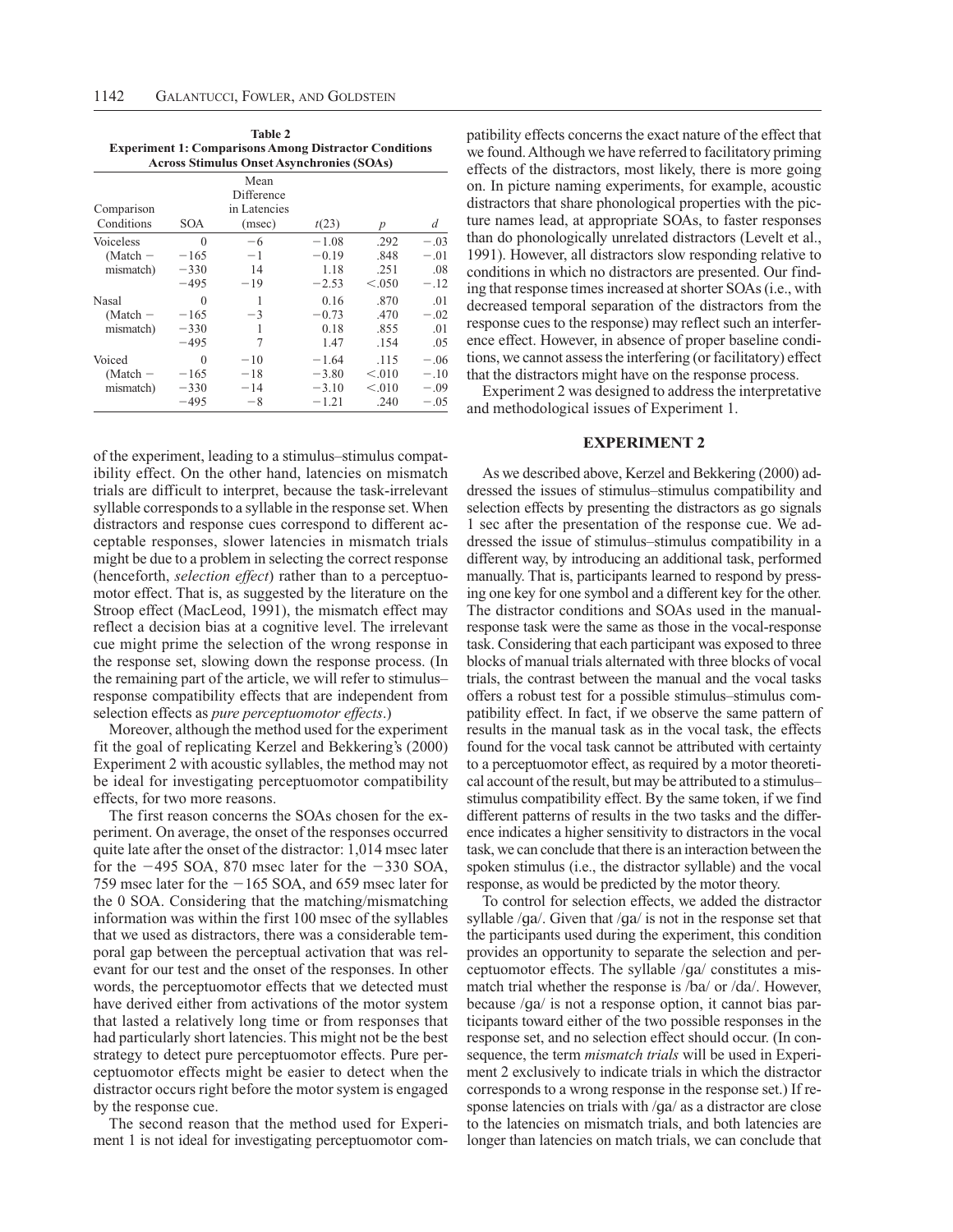the result reflects a pure perceptuomotor effect. However, if response latencies on trials with /ga/ as a distractor are shorter than latencies on mismatch trials, we need to consider the comparison with match trials. If response latencies on trials with /ga/ as a distractor are longer than latencies on match trials, both selection and perceptuomotor effects are likely present. If response latencies on trials with /qa/ as a distractor are close to the latencies on match trials, the results likely reflect a pure selection effect (i.e., a selection effect that occurs independently of perceptuomotor effects).

The remaining changes in design between Experiments 1 and 2 concern the methodological issues with Experiment 1. In particular, we used a different set of SOAs and added two new baseline conditions.

In Experiment 1, distractors were either simultaneous with the response cues or preceded them. In Experiment 2, we chose just one SOA to represent those SOAs of Experiment 1 in which the distractor preceded the response cues. We chose an SOA of 150 msec. (We will refer to this as  $SOA - 150$  msec.) As in Experiment 1, we also used an SOA of 0 msec. Then, to explore SOAs in which the distractor syllables followed the response cues, we chose SOAs of 100 msec and 200 msec. (We will refer to these SOAs as SOA 100 and SOA 200.) These two SOAs were chosen to investigate the effect of distractors that were presented in close temporal proximity to the response, enhancing the likelihood of detecting pure perceptuomotor effects.

As for the new baseline conditions, in one of them, no distractor was presented, and, in the other, a tone was presented. The no-distractor condition provides a baseline for the response latencies, allowing us to assess the general facilitatory and/or interfering effects of the distractors. The tone condition allows us to assess the distracting effect (if any) of a sound that, according to the motor theory, should not activate the speech motor system. This condition is particularly useful, because it allows us to assess the *relative*  facilitatory and/or interfering effects of the distracting syllables with respect to a neutral (i.e., nonspoken) distractor.

#### **Method**

**Participants**. Forty-two undergraduate students at the University of Connecticut participated in the study.2 Participants were selfreported native speakers of American English with no known speech or hearing disorders. Each received course credit for approximately a half hour of participation.

**Stimuli**. The syllables /ba/, /da/, and /ga/ were recorded by a male native speaker of American English and then edited to reduce their overall duration to 150 msec (in Experiment 1, the duration for /ba/ was 386 msec; that for /da/ was 411 msec). This was done because we wanted to minimize the likelihood of a temporal overlap between the distractors and responses. The edited syllables were clearly and easily recognized by a small sample of native speakers of American English.

Participants were exposed to six blocks of the experimental stimuli, three blocks of manual responses alternating with three blocks of vocal responses. Each block consisted of four repetitions of the combinations of the five distractors and four SOAs, yielding 80 trials per block. In the vocal task, participants were instructed to say /ba/ when presented with  $=$  and /da/ when presented with  $#$ . In the manual task, participants were instructed to press a green key on the left side of a response box when presented with  $=5$  and to press a yellow key to the right of the green key when presented with ##. Half of the participants began with a block of manual responses, half with a block of vocal responses.

Prior to beginning the experiment, participants were exposed to 20 practice trials with the manual task and 20 practice trials with the vocal task. During the practice trials, there were no distractors.

**Procedure**. Participants sat in front of a computer monitor. They were given a card that matched symbol type to the associated response syllable  $(==, ba; \#H, da)$ . They were instructed to respond as quickly as possible when the symbol appeared, but not to respond so quickly that they made numerous errors. In the vocal task, they were informed that their responses would be detected by a microphone that would record how fast they made their responses. It was explained to participants that, as soon as the reaction time microphone registered a response, the next trial would be initiated. However, if they did not respond loudly enough, the next trial would not initiate. They were told to repeat themselves more loudly if this occurred, and to speak a little louder in general if this occurred often. Finally, they were asked not to make any extraneous movements during a trial (e.g., moving their chair) so that the reaction time microphone would not be triggered accidentally.

Stimuli were presented in E-prime (Psychology Software Tools, Inc., Pittsburgh, PA), and a microphone connected to a voice-key-activated trigger recorded reaction times.3 The distractors were presented via headphones. The participants were told to ignore what they heard over the headphones because it was irrelevant for the experimental task.

#### **Results**

Latencies for trials on which an erroneous response was produced were excluded from the analyses.4 This restriction excluded 476 responses out of 20,160 (2.4%). Also, for each participant and each condition, latencies that were outside a range of 5 standard deviations centered on the mean for that condition were excluded from the analysis. This restriction excluded 275 responses out of 20,160 (1.4%).

Figure 2 displays the absolute mean latencies for the two tasks, whereas Figure 3 displays the same latencies relative to the no-distractor condition. Visual inspection of the figures shows that (1) manual responses were faster than were vocal responses, (2) latencies increased with SOA, and (3) distractors had an impact on latencies. Separate ANOVAs were performed for the manual and vocal tasks, with SOA  $(-150, 0, 100, 200)$  and distractor (match, mismatch, tone,  $\gamma$ ga $\gamma$ , no distractor<sup>5</sup>) as withinsubjects factors. These analyses highlighted different patterns of results for the two tasks.

**Manual task**. The purpose of the manual task was to test for the presence of stimulus–stimulus compatibility effects. A motor theoretical account of our results requires ruling out such effects, which implies finding no differential effect of distractors on manual responding. That is what we found.

There was a significant main effect of SOA  $[F(3,123) =$ 16.9,  $p < .001$ ,  $\eta^2 = .29$ ], but distractor was not significant  $(F < 1)$ , and there was no significant interaction between the two factors  $[F(12, 492) = 1.3, p = .21, \eta^2 =$ .03]. The significant effect of SOA was due to the fact that, at  $SOA - 150$ , all distractors led to shorter latencies than at SOA 0, and both of these SOAs led to shorter latencies than at SOAs 100 and 200. This effect, which is compatible with the main effect of SOA found in Experiment 1 and in the experiments by Kerzel and Bekkering (2000), is most likely due to the fact that the distractors functioned as alerting signals, indicating that the response cue was about to appear. Alerting effects of this kind are common in reaction time experiments (Posner, 1978), and our interpreta-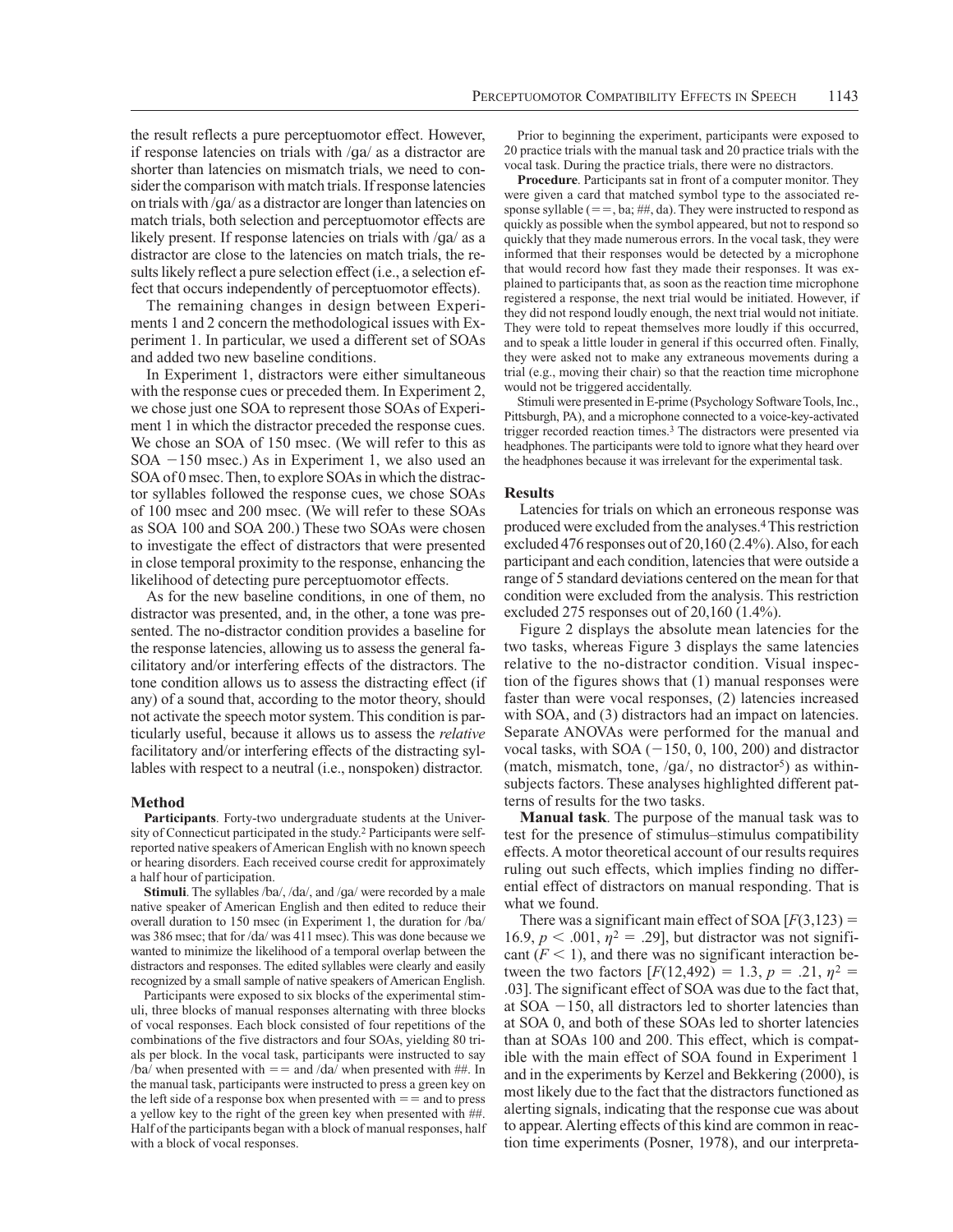

**Figure 2. Experiment 2: Mean latencies for each of the experimental conditions (for the nodistractor condition, there was no stimulus onset asynchrony [SOA] manipulation).**

tion is supported by the fact that, at  $SOA - 150$ , *all* trials with distractors were associated with faster responses than were trials with no distractor. Latencies on the trials with distractors were also shorter at SOA 0 than they were at SOAs 100 and 2006 (see the left side of Figure 2). These results are compatible with the well-known facilitatory effect of concurrent auditory stimulation for tasks that depend on visual stimuli (e.g., Doyle & Snowden, 2001).

**Vocal task**. In an ANOVA with SOA and distractor as within-subjects factors, SOA, distractor, and their interaction were all statistically significant  $[SOA, F(3,123) = 42.1$ ,  $p < .001$ ,  $\eta^2 = .51$ ; distractor,  $F(4,164) = 19.7$ ,  $p < .001$ ,  $\eta^2$  = .32; SOA  $\times$  distractor interaction,  $F(12,492) = 7.2$ ,  $p < .001$ ,  $\eta^2 = .15$ . The results were further analyzed with four separate ANOVAs, one for each SOA. At all SOAs, distractor was statistically significant  $[SOA - 150, F(4,164) =$ 6.5,  $p < .001$ ,  $\eta^2 = .14$ ; SOA 0,  $F(4,164) = 8.2$ ,  $p < .001$ ,  $\eta^2 = .17$ ; SOA 100,  $F(4,164) = 13.9, p < .001, \eta^2 = .25$ ; SOA 200,  $F(4,164) = 15.9, p < .001, \eta^2 = .28$ .

Replicating the results of Experiment 1, latencies in the match trials were faster than latencies in the mismatch trials at SOA 0. The same pattern was observed for  $SOAs -150$ , 100, and 200. The difference was statistically significant, collapsed across SOAs (see Table 3), as well as at each SOA  $[SOA - 150, M = 27$  msec,  $t(41) = 3.54, p < .01, d =$ .38; SOA 0,  $M = 34$  msec,  $t(41) = 5.88$ ,  $p < .001$ ,  $d = .5$ ; SOA 100,  $M = 23$  msec,  $t(41) = 3.9, p < .001, d = .32;$ SOA 200,  $M = 27$  msec,  $t(41) = 3.09$ ,  $p < .01$ ,  $d = .29$ ].

We turn now to the effects of the different distractors. We introduced the /ga/ distractor to distinguish two interpretations of the match effect. One interpretation is that the effect may have a perceptuomotor origin. Perceiving a syllable primes a matching motor response. In that case, /ga/ should be as effective a distractor as any other mismatching syllable. It should slow responses. Alternatively or in addition, a selection effect might occur such that, when the distractor matches one of the response options, participants are disposed to respond with that option. This helps on match trials, but impairs performance on mismatch trials. Because /ga/ is not a response option, it cannot cause a selection effect. We find evidence for both interpretations.

Latencies on the match trials were faster than latencies with the /ga/ distractor at all SOAs. The difference was statistically significant collapsed across SOAs (Table 3), as well as at SOAs 0  $M = 25$  msec,  $t(41) = 3.17, p < .01$ ,  $d = .32$ ] and 200 [ $M = 24$  msec,  $t(41) = 3.54$ ,  $p < .01$ ,  $d = .29$ ]. At SOAs  $-150$  [ $M = 13$  msec,  $t(41) = 1.83$ ,  $p =$ .074,  $d = .18$ ] and 100 [ $M = 9$  msec,  $t(41) = 1.69$ ,  $p =$ .099,  $d = .13$ ], the difference was marginally significant.

**Table 3 Experiment 2: Comparisons Among Distractor Conditions Across Stimulus Onset Asynchronies (SOAs)** Mean **Difference** Comparison in Latencies Conditions (msec)  $t(41)$  *p d* Mismatch - match 28 8.02 < 001 .52<br>  $\sqrt{qa}$  - match 18 4.81 < 001 .33  $\sqrt{ga} - \text{match}$  18 4.81 < 001 .33<br>Mismatch -  $\sqrt{aa}$  - 10 - 2.95 < 010 - 18 Mismatch  $-/ga$   $-10$   $-2.95$   $< 0.01$   $-1.8$ <br>Match  $-$  tone  $-10$   $-3.66$   $< 0.01$   $-2.0$ Match - tone  $-10$   $-3.66$   $< .001$   $-0.20$ <br>No distractor - mismatch  $-27$   $-6.75$   $< .001$   $-50$ 

No distractor – mismatch  $-27$   $-6.75$   $< .001$ No distractor – match  $-1$   $-0.14$   $.884$   $-0.1$ <br>No distractor – tone  $-9$   $-2.49$   $< .050$   $-18$ No distractor – tone  $-9 -2.49 < 0.050 -18$ No distractor  $-\frac{1}{9a}$   $-18$   $-4.81$   $-0.01$   $-33$ <br> $\frac{1}{9a}$   $-$  tone  $8$   $-2.10$   $-0.50$   $-14$  $\sqrt{ga}$  - tone 8 2.10 < .050<br>Mismatch - tone 18 5.37 < .001  $Mismatch - tone$  18  $5.37 < .001$  .33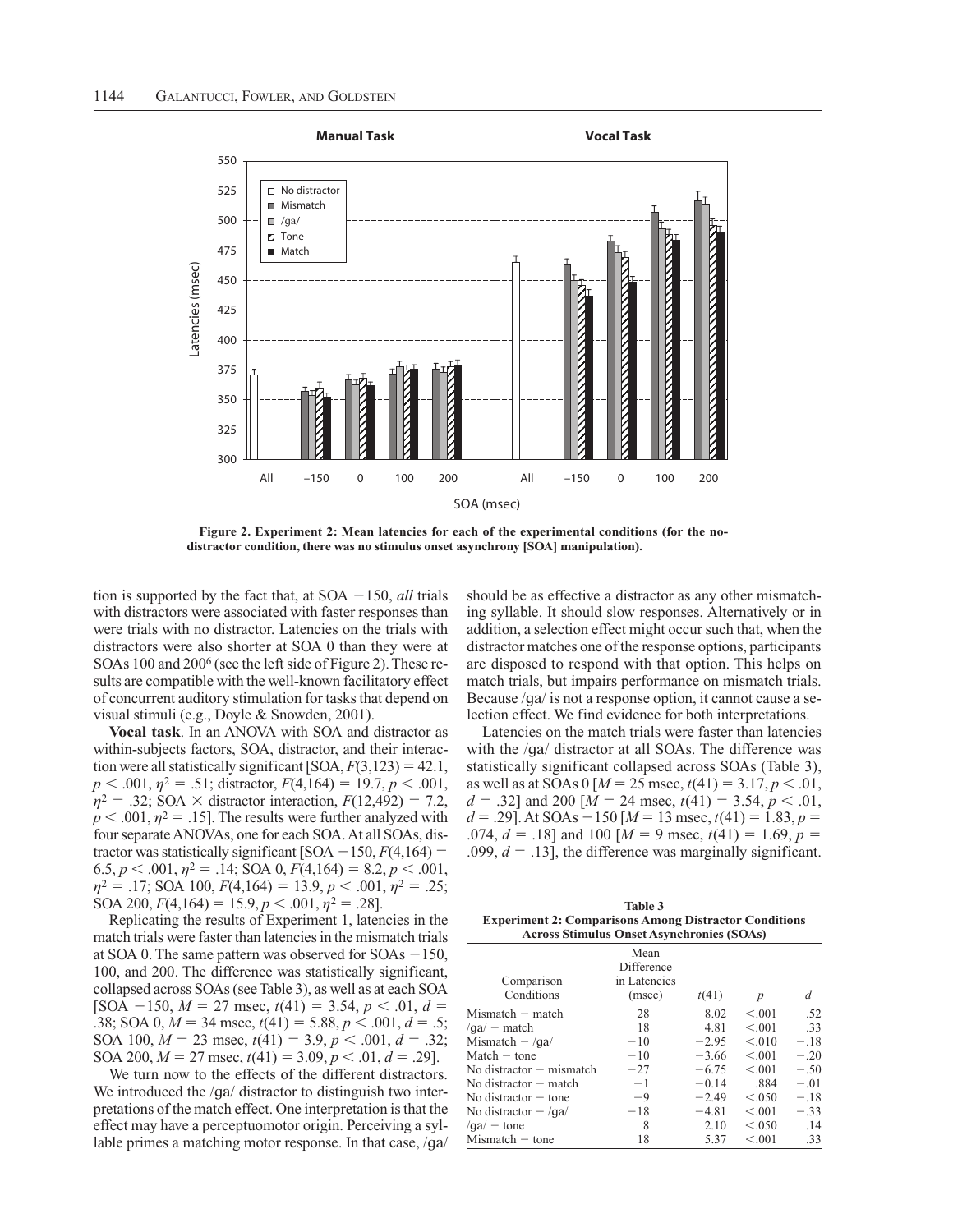These findings are consistent with the interpretation that the distractor effect has a perceptuomotor origin.

However, a selection effect occurred as well. Latencies when /ga/ was the distractor were faster than latencies on the mismatch trials at all SOAs. The difference was statistically significant collapsed across SOAs (Table 3), as well as at SOAs  $-150$  [*M* = 14 msec,  $t(41) = 2.26$ ,  $p < .05$ ,  $d = .2$ ] and 100  $[M = 14 \text{ msec}, t(41) = 2.35, p < .05, d = .18]$ .

We included the tone distractor and trials without a distractor to provide baseline conditions for our syllable distractors. To get an estimation of the general interference/ facilitation effects of the distractors, we first looked at the difference between the tone condition and the no-distractor condition. The results indicate that different effects were possible. At SOA  $-150$ , the tone condition led to significantly shorter latencies than did the no-distractor condition  $[M = 19$  msec,  $t(41) = 2.99, p < .01, d = .28]$ . At SOAs 100 and 200, the tone condition led to significantly longer latencies than did the no-distractor condition [SOA 100,  $M = 23$  msec,  $t(41) = 4.25$ ,  $p < .001$ ,  $d = .35$ ; SOA 200,  $M = 30$  msec,  $t(41) = 5.15$ ,  $p < .001$ ]. At SOA 0, the tone condition led to slightly longer latencies than did the no-distractor condition, but the difference was not significant  $[M = 4$  msec,  $t(41) = 0.77$ ,  $p = .45$ ,  $d = .05$ ]. These results are consistent with the results of the manual condition.7 Not only do we find the same alerting effect at  $SOA - 150$ , but we also find a similar overall linear trend over SOAs: The shorter the temporal gap between the tone and the response, the slower the responses  $[F(1,41) =$ 36.22,  $p < .001$ ]. As for the three syllable conditions, they all differed from the no-distractor condition in a way similar to the tone condition, leading to a similar overall linear trend over SOAs  $[F(1,41) = 59.25, p < .001]$ .

The next step of our analyses involved comparing tone trials to the match/mismatch trials, in order to detect relative interference and/or facilitation effects. The pattern of results that we found was consistent with the pattern predicted by the motor theory of speech perception. At all SOAs, latencies for the tone distractor were shorter than were latencies for the mismatch trials and longer than were latencies for the match trials. The former difference was statistically significant collapsed across SOAs (Table 3), as well as at each SOA [SOA  $-150$ ,  $M = 17$  msec,  $t(41) =$  $2.68, p < .05, d = .25$ ; SOA  $0, M = 14$  msec,  $t(41) = 2.48$ ,  $p < .05$ ,  $d = .18$ ; SOA 100,  $M = 19$  msec,  $t(41) = 2.98$ ,  $p < .01$ ,  $d = .27$ ; SOA 200,  $M = 21$  msec;  $t(41) = 2.35$ ,  $p < .05$ ,  $d = .22$ . The latter difference was significant collapsed across SOAs (Table 3) and at SOA 0  $M =$ 21 msec,  $t(41) = 4.23, p < .01, d = .29$ ].

# **Discussion**

The primary goal of Experiment 2 was to address two interpretative issues with Experiment 1. In particular, we wanted to test whether the match/mismatch effect that we found in Experiment 1 could be detected independently from both stimulus–stimulus compatibility effects and selection effects. Experiment 2 provided valuable results with regard to both issues.

As for stimulus–stimulus compatibility effects, Experiment 2 confirmed the conclusions of Kerzel and Bekkering's (2000) Experiment 3. Responses in the manual task were affected by the distractors only when the distractor preceded the response cue (SOA  $-150$ ), and, in that case, all distractors had an equal effect. In contrast, the effect of the distractors was significant at all SOAs in the vocal task and was modulated by compatibility effects. Considering that participants performed the two tasks three times each in alternated blocks, this pattern of results indicates that the differences between distractors that we obtained in the vocal task are related specifically to the vocal response and not to the perceptual processes that the manual and vocal tasks have in common.

As for selection effects, the results of Experiment 2 support their existence; /ga/ distractors—that is, mismatching syllables that were not in the response set—led to shorter latencies than did mismatching trials in which the syllable was part of the response set. Although the results of Experiment 2 showed that selection effects occurred *together* with perceptuomotor effects (/ga/ distractors led to longer latencies than did distractor syllables that matched the response), the existence of selection effects affects the interpretation of our Experiment 1 and of Experiments 1 and 2 of Kerzel and Bekkering (2000), suggesting that results in these experiments may also reflect a combination of selection and perceptuomotor effects. We will return to this issue at the end of this section.

Also, the changes in method between Experiments 1 and 2 provided valuable results. First, Experiment 2 confirmed our expectation that distractors slow response times except when they predict the occurrence of the response cue, as they did at  $SOA - 150$ . At SOAs 100 and 200, the distracting effect was clearly observable for all distractors in the vocal task (Figure 3).

Second, the use of a tone distractor gave us the opportunity to further test the predictions of the motor theory. We found that the tone distractors led to shorter latencies than did mismatching syllables and to longer latencies than did matching syllables. This pattern of relative facilitation and interference is fully consistent with the predictions of the motor theory.

Finally, the use of different SOAs seems to have enhanced our ability to detect pure perceptuomotor effects. In fact, although the results of Experiment 2 indicate that, at earlier SOAs, the match/mismatch effect is not a pure indicator of a perceptuomotor effect, at SOA 200 the match/ mismatch effect seems to be due solely to perceptuomotor effects. Mismatch trial response latencies were very close to those for /ga/ trials [difference = 3 msec;  $t(41) = 0.42$ ,  $p = .68$ ,  $d = .03$ , and both trial types were associated with significantly slower response latencies than were match trials. These results indicate that pure perceptuomotor effects can be detected separately from other effects only when the distractor is presented very close in time to the moment at which the vocal response is about to be produced. This finding again affects the interpretation of our Experiment 1 and of Experiments 1 and 2 by Kerzel and Bekkering (2000), which all used SOAs far from SOA 200.

Experiment 3 was designed to more directly and reliably detect the presence of pure perceptuomotor compatibility effects.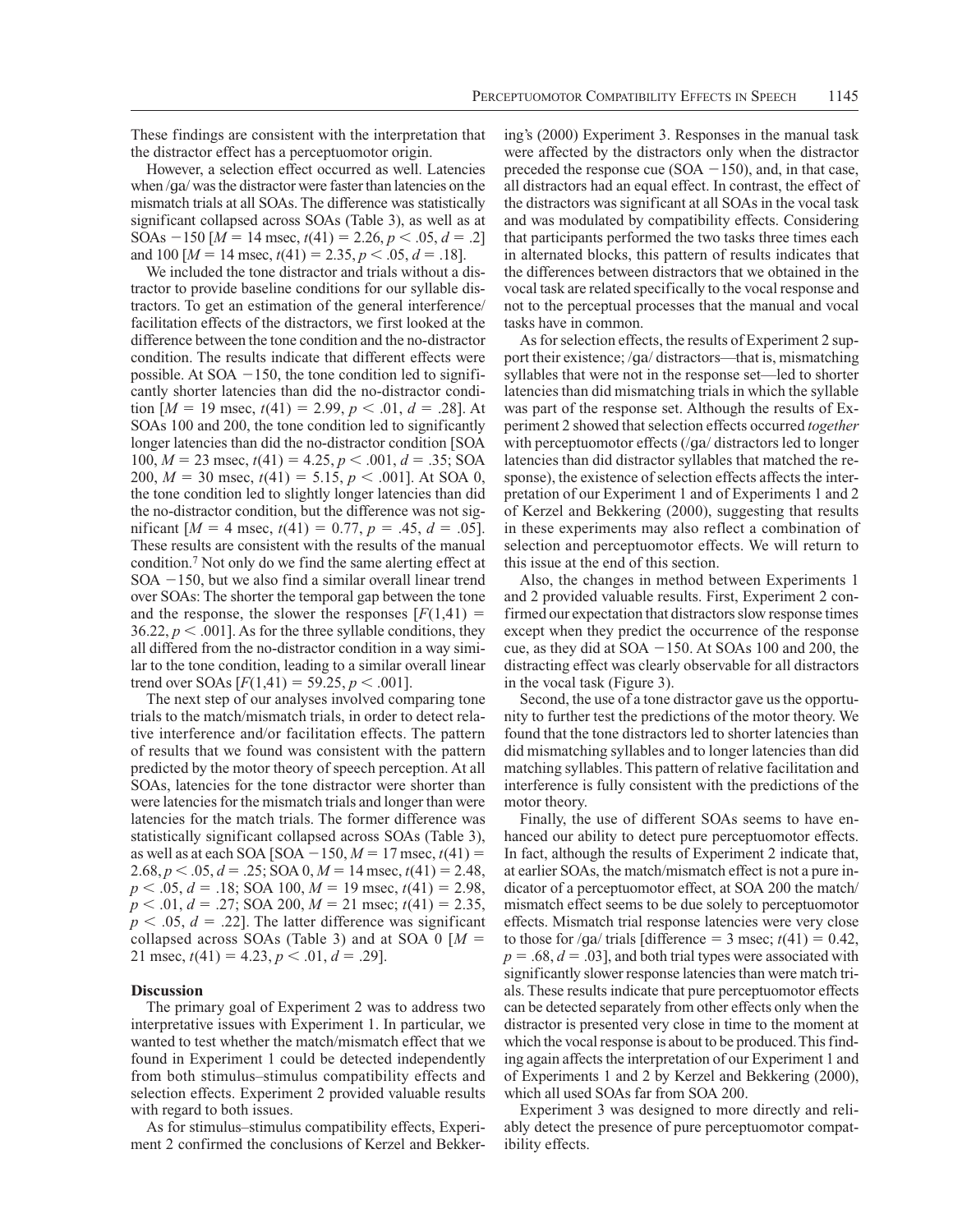

**Figure 3. Experiment 2: Differences in latencies between the no-distractor condition and the other conditions. SOA, stimulus onset asynchrony.**

# **Experiment 3**

Experiment 3 was designed to detect pure perceptuomotor effects—that is, stimulus–response compatibility effects that occurred in isolation from selection effects. In particular, similar to Experiment 3 of Kerzel and Bekkering (2000), we eliminated the element of choice in the response process. Kerzel and Bekkering did so by presenting the response cues at least 1 sec before the go signals for the responses. We opted for a different procedure. During an experimental session, participants responded on every trial by *always* producing the same syllable—in separate sessions, either /ba/ or /da/. The distractors and SOAs were the same as those used in Experiment 2 . The logic of Experiment 3 is straightforward. The effects of the distractors cannot be due to selection effects, because no response selection occurs in a simple reaction time task such as ours. Moreover, stimulus–stimulus compatibility effects were ruled out by Experiment 2. Therefore, if response latencies in Experiment 3 are shorter on match trials than those on mismatch trials, we can safely conclude that the difference is due to a pure perceptuomotor effect (cf. Fowler, Brown, Sabadini, & Weihing, 2003), the effect specifically predicted by the motor theory of speech perception.

#### **Method**

**Participants**. Twenty-four undergraduate students at the University of Connecticut participated in the study. Participants were selfreported native speakers of American English with no known speech or hearing disorders. Each received course credit for approximately a half hour of participation.

**Stimuli**. The materials were the same as those used in Experiment 2.

**Design**. Participants took part in two experimental sessions. In each session, participants were exposed to 12 repetitions of the combinations of the five distractors and the four SOAs, yielding 240 trials. Half of the participants began with a session in which they were instructed to say /ba/ when presented with the cue ##, followed by a session in which they were instructed to say /da/ when presented with the same cue. For the other half of the participants, the order of the two sessions was reversed.

**Procedure**. The procedure was the same as that in Experiment 2, except that participants were instructed to always respond with the same syllable. After completion of the first session, participants were told that they would participate in a second session with a different syllable. For both sessions, prior to the beginning of the experimental trials, participants were exposed to 24 practice trials. During these trials, there were no distractors.

#### **Results**

Latencies for trials in which an erroneous response was produced were excluded from the analyses.8 This restriction excluded 231 responses out of 11,520 (2%). Also, for each participant and each condition, latencies that were outside a range of 5 standard deviations centered on the mean for that condition were excluded from the analysis. This restriction excluded 101 responses out of 11,520 (0.8%).

For consistency with previous analyses, a mismatch condition was created. For /ba/ responses, this condition was obtained by averaging latencies for responses with /da/ as a distractor and those for responses with /ga/ as a distractor. For /da/ responses, the condition was obtained by averaging latencies for responses with /ba/ as a distractor and those for responses with /ga/ as a distractor. Figure 4 presents the results of the experiment. The latencies were submitted to an ANOVA with two within-subjects factors,  $SOA (-150, 0, 100, or 200)$  and distractor (match, mismatch, tone, or no distractor).

The main effects of SOA and distractor were significant, as was their interaction [SOA,  $F(3,69) = 116.6, p < .001$ ,  $\eta^2 = .83$ ; distractor,  $F(3,69) = 64.1$ ,  $p < .001$ ,  $\eta^2 = .74$ ; SOA  $\times$  distractor interaction,  $F(9,207) = 51.2$ ,  $p < .001$ ,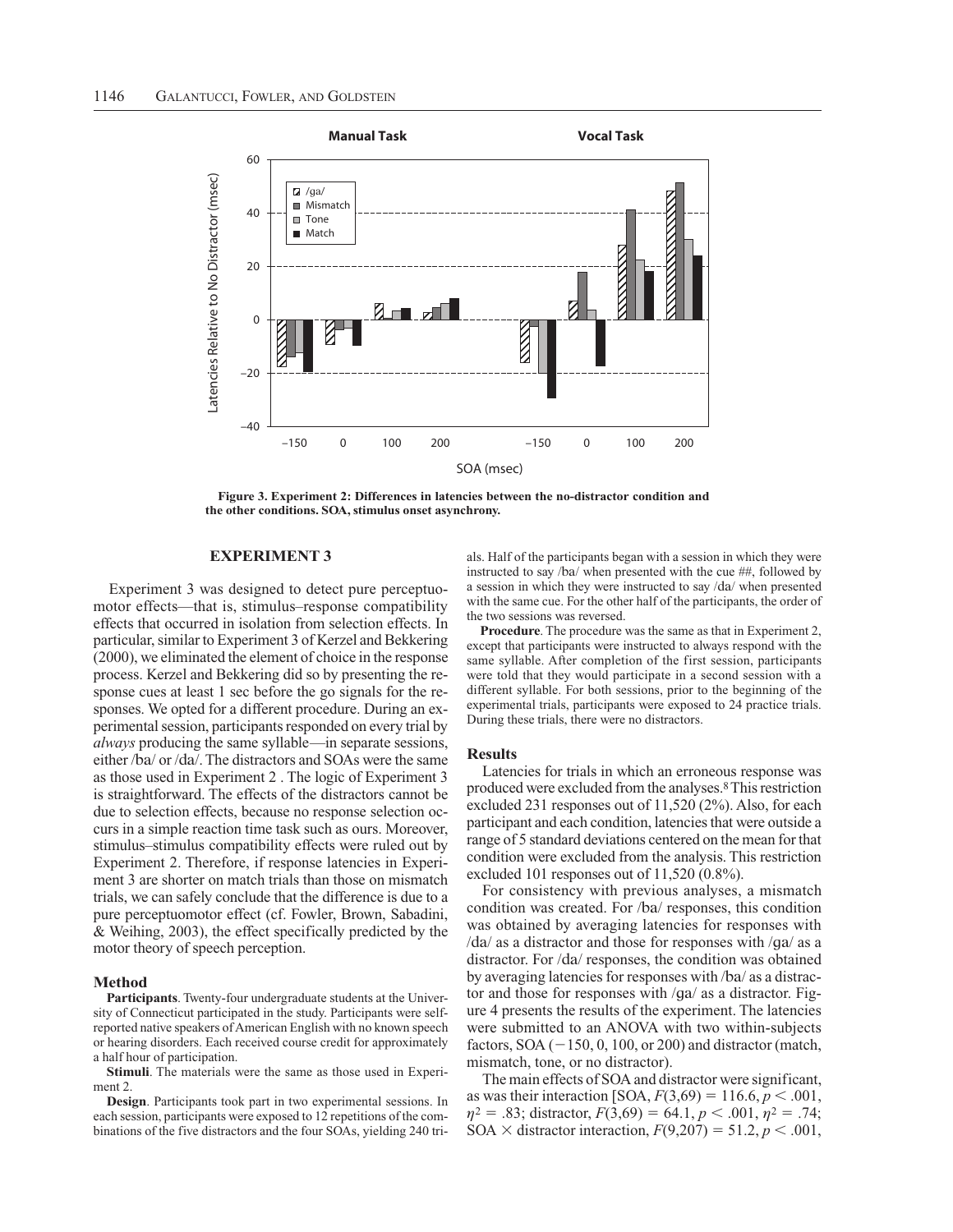

**Figure 4. Experiment 3: Mean latencies for each of the experimental conditions (for the no-distractor condition, there was no stimulus onset asynchrony [SOA] manipulation).**

 $\eta^2$  = .69]. As for the main effect of SOA, performance at every SOA was significantly different from that at every other SOA following a pattern that we have come to know well: The closer in time the distractor and response were, the slower the latency of the response was.

As for the main effect of distractor, comparisons among the conditions revealed that response latencies in the match condition were significantly shorter than those in every other condition (see Table 4 for details), and latencies in the no-distractor condition were significantly longer than those in every other condition. Particularly interesting for us was the difference between latencies in the match condition and those in the mismatch condition, which was small but significant across SOAs (Table 4) and, when the data were split by SOA, at SOA 0  $[M = 11$  msec,  $t(23) =$  $2.9, p < .01, d = .2$ .

# **Discussion**

Experiment 3 confirms the presence of isolated perceptuomotor effects, as detected at SOA 200 in Experiment 2. In other words, Experiment 3 suggests that Experiment 2, as well as the previous experiments by us and

| <b>Table 4</b><br><b>Experiment 3: Comparisons Among Distractor Conditions</b><br><b>Across Stimulus Onset Asynchronies (SOAs)</b> |              |         |         |        |  |  |  |  |
|------------------------------------------------------------------------------------------------------------------------------------|--------------|---------|---------|--------|--|--|--|--|
|                                                                                                                                    | Mean         |         |         |        |  |  |  |  |
|                                                                                                                                    | Difference   |         |         |        |  |  |  |  |
| Comparison                                                                                                                         | in Latencies |         |         |        |  |  |  |  |
| Conditions                                                                                                                         | (msec)       | t(23)   | p       | d      |  |  |  |  |
| $Match - mismatch$                                                                                                                 | $-4$         | $-2.16$ | < 0.050 | $-.06$ |  |  |  |  |
| $Match - tone$                                                                                                                     | $-5$         | $-2.25$ | < 0.050 | $-.09$ |  |  |  |  |
| No distractor $-$ mismatch                                                                                                         | 30           | 11.11   | < 0.01  | .55    |  |  |  |  |
| No distractor $-$ match                                                                                                            | 34           | 8.96    | < 0.01  | .61    |  |  |  |  |
| No distractor $-$ tone                                                                                                             | 28           | 8.48    | < 0.01  | .53    |  |  |  |  |
| $Mismatch - tone$                                                                                                                  | $-2$         | $-0.88$ | .388    | $-.03$ |  |  |  |  |

by Kerzel and Bekkering (2000), reflected the presence of pure perceptuomotor effects, although combined with selection effects.

However, in Experiment 3, the magnitude of the perceptuomotor effect is much smaller than it was in the previous experiments, and its temporal location seems to be shifted with respect to the outcome in Experiment 2. (Pure perceptuomotor effects appeared at SOA 200 in Experiment 2 and at SOA 0 in Experiment 3.) For both facts, we offer an explanation based on the observation that response times were much faster in the simple task of Experiment 3 (average latency =  $318 \pm 97$  msec) than were those in the choice task of Experiment 2 (average latency =  $476 \pm 120$  msec). When responses are fast in simple response tasks, effects of perceiving speech on producing it tend to be rather small (Fowler et al., 2003). And at SOA 0, the SOA at which perceptuomotor effects clearly occurred in Experiment 3, the magnitude of the effect (11 msec) is compatible with the results by Fowler et al.

As for the shift in location of the perceptuomotor effect, it is also explained by the faster latencies in Experiment 3. In Experiment 2, we have evidence for pure perceptuomotor effects only at SOA 200. The average response latency for that SOA was about 500 msec. Considering that the distractors lasted 150 msec, pure perceptuomotor effects occurred when the distractors were perceived in a time window ranging from 300 to 150 msec before the response. In Experiment 3, we have evidence for pure perceptuomotor effects only with an SOA of 0 msec. Considering that the average response latency for that SOA was about 300 msec and that the distractors again lasted 150 msec, perceptuomotor effects occurred when the distractors were perceived in the time window that ranged from 300 to 150 msec before the response, exactly as in Experiment 2. This time window is fully consistent with the timing of cortical activation. On the perceptual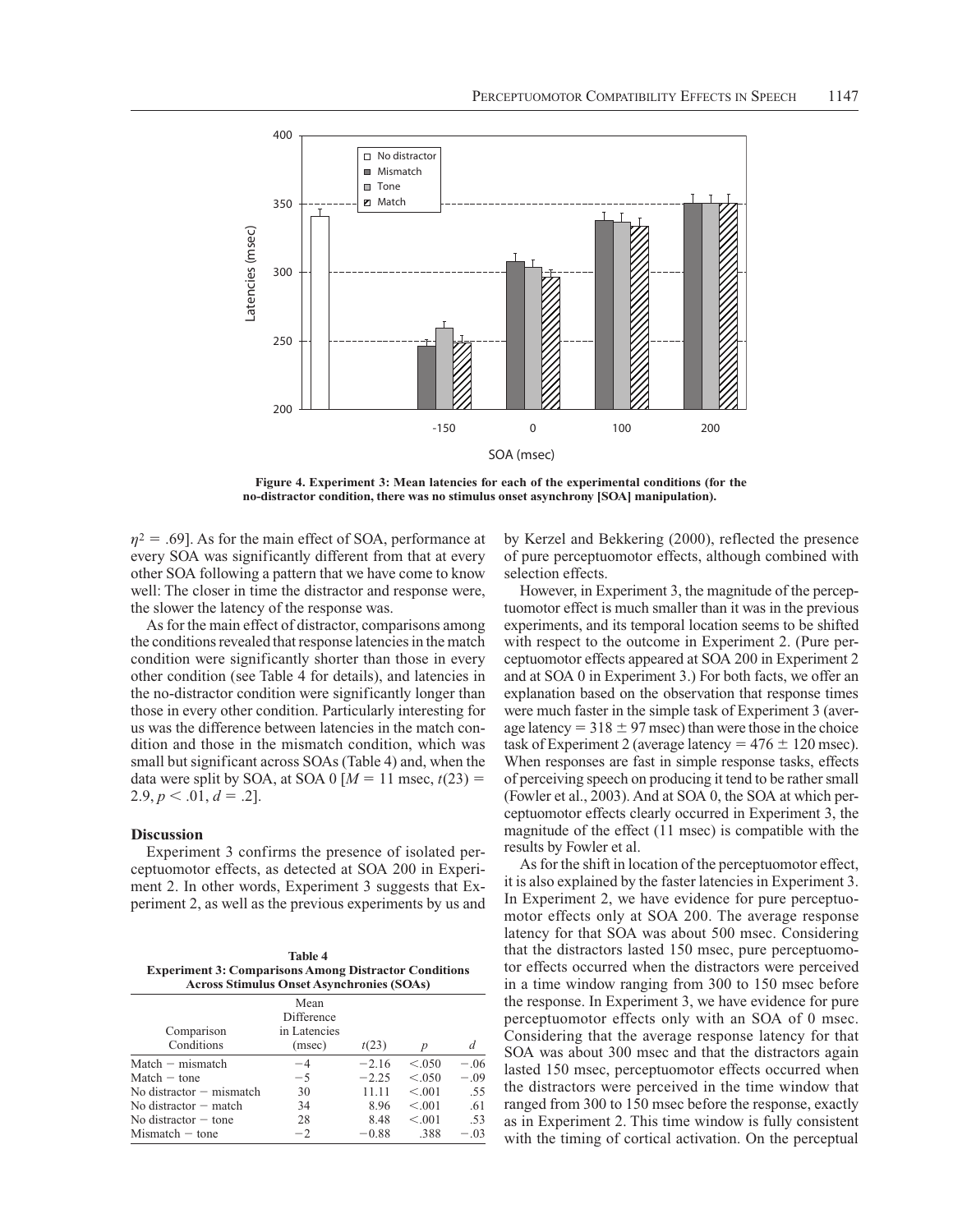side, vocally induced activation of the motor cortex occurs about 110 msec after the onset of speech stimuli (Fadiga et al., 2002). On the motor side, the activation of the motor cortex precedes the actual production of the response by about 150 msec (Gunji, Kakigi, & Hoshiyama, 2000). Combined, these studies lead to the prediction that pure perceptuomotor effects should be stronger when the speech distractors occur about 260 msec before the onset of the response—that is, within the time window in which we found clear evidence for pure perceptuomotor effects in Experiments 2 and 3.

### **Conclusions**

Taken together, Experiments 1–3 provide evidence in favor of the distinctive claim of the motor theory of speech perception that the motor system is recruited for perceiving speech.

Experiment 1 confirmed that the perceptuomotor effects found by Kerzel and Bekkering (2000) extend to the auditory modality. It also demonstrated that a mismatch in one vocal gesture can neutralize the facilitatory effect of a match in another vocal gesture.

Experiments 2 and 3 confirmed, in ever more stringent conditions, the existence of perceptuomotor compatibility effects in speech. In particular, Experiment 2 demonstrated that perceptuomotor effects cannot be explained by stimulus–stimulus compatibility or selection effects, whereas Experiment 3 demonstrated that perceptuomotor effects can be detected in isolation from selection effects.

Across different experiments, with different materials and designs, Kerzel and Bekkering (2000) and we consistently found the same pattern of results: Perceiving syllables, by eye or by ear, affects the production of syllables, as predicted by the motor theory. The results of these two compatibility studies are consistent with the results of other studies with vocal tasks (Bell-Berti, Raphael, Pisoni, & Sawusch, 1978; Cooper, 1979; Fowler et al., 2003; Kerzel & Bekkering, 2000; Porter & Lubker, 1980). Moreover, the results of our Experiments 2 and 3 are fully compatible with the neural evidence about speech perception that we presented in the introduction (for a review, see Iacoboni, 2008). Not only did we find the same overall effects of perception on the motor system as in the neural studies, but the temporal course of such effects is also exactly the temporal course one would predict by looking at the neural activations.

The claim of the motor theory that the motor system is recruited for perceiving speech represents today a simple unifying explanation for a large number of empirical results related to speech perception. More generally, the simple explanation offered by the motor theory for perceptuomotor effects in speech is consistent with a general trend in contemporary cognitive science (Galantucci et al., 2006). In the last 20 years, the idea that the motor system plays a role in perception has been suggested by a number of scholars in different fields (e.g., Prinz, 1990; Rizzolatti & Craighero, 2004; Viviani, 2002) to explain perceptuomotor interactions that occur in non-speech-related tasks, at a behavioral level (e.g., Stürmer, Aschersleben, & Prinz,

2000; Viviani, Baud Bovy, & Redolfi, 1997), as well as at a physiological level (e.g., Fadiga, Fogassi, Pavesi, & Rizzolatti, 1995; Grafton, Arbib, Fadiga, & Rizzolatti, 1996; Iacoboni et al., 1999; Strafella & Paus, 2000). In other words (and contrary to the expectations of motor theorists, e.g., Liberman & Mattingly, 1985), the claim of the motor theory of speech perception that perceiving speech implies the activation of the motor system appears to be an expected consequence of a much broader design feature of cognition.

#### **Author Note**

We thank Julie Brown and Jeffrey Weihing for help in collecting the data. Preparation of the manuscript was supported by NICHD Grant HD-01994 and NIDCD Grant DC-03782 to Haskins Laboratories. Correspondence concerning this article should be addressed to B. Galantucci, Department of Psychology, Yeshiva University, 2495 Amsterdam Avenue, New York, NY 10033 (e-mail: galantuc@yu.edu).

#### **References**

- Bell-Berti, F., Raphael, L. J., Pisoni, D. B., & Sawusch, J. R. (1978). Some relationships between speech production and perception. *Phonetica*, **36**, 373-383.
- Cohen, J. D., MacWhinney, B., Flatt, M., & Provost, J. (1993). PsyScope: A new graphic interactive environment for designing psychology experiments. *Behavior Research Methods, Instruments, & Computers*, **25**, 257-271.
- Cooper, W. E. (1979). *Speech perception and production: Studies in selective adaptation*. Norwood, NJ: Ablex.
- D'Ausilio, A., Pulvermüller, F., Salmas, P., Bufalari, I., Begliomini, C., & Fadiga, L. (2009). The motor somatotopy of speech perception. *Current Biology*, **19**, 381-385.
- DIEHL, R. L., & KLUENDER, K. R. (1989). On the objects of speech perception. *Ecological Psychology*, **1**, 121-144.
- di Pellegrino, G., Fadiga, L., Fogassi, L., Gallese, V., & Rizzo-LATTI, G. (1992). Understanding motor events: A neurophysiological study. *Experimental Brain Research*, **91**, 176-180.
- Doyle, M. C., & Snowden, R. J. (2001). Identification of visual stimuli is improved by accompanying auditory stimuli: The role of eye movements and sound location. *Perception*, **30**, 795-810.
- Fadiga, L., Craighero, L., Buccino, G., & Rizzolatti, G. (2002). Speech listening specifically modulates the excitability of tongue muscles: A TMS study. *European Journal of Neuroscience*, **15**, 399-402.
- Fadiga, L., Fogassi, L., Pavesi, G., & Rizzolatti, G. (1995). Motor facilitation during action observation: A magnetic stimulation study. *Journal of Neurophysiology*, **73**, 2608-2611.
- Ferrari, P. F., Gallese, V., Rizzolatti, G., & Fogassi, L. (2003). Mirror neurons responding to the observation of ingestive and communicative mouth actions in the monkey ventral premotor cortex. *European Journal of Neuroscience*, **17**, 1703-1714.
- Fowler, C. A. (1986). An event approach to the study of speech perception from a direct-realist perspective. *Journal of Phonetics*, **14**, 3-28.
- Fowler, C. A., Brown, J. M., Sabadini, L., & Weihing, J. (2003). Rapid access to speech gestures in perception: Evidence from choice and simple response time tasks. *Journal of Memory & Language*, **49**, 396-413.
- Galantucci, B., Fowler, C. A., & Turvey, M. T. (2006). The motor theory of speech perception reviewed. *Psychonomic Bulletin & Review*, **13**, 361-377.
- Grafton, S. T., Arbib, M. A., Fadiga, L., & Rizzolatti, G. (1996). Localization of grasp representations in humans by positron emission tomography. *Experimental Brain Research*, **112**, 103-111.
- Gunji, A., Kakigi, R., & Hoshiyama, M. (2000). Spatiotemporal source analysis of vocalization-associated magnetic fields. *Cognitive Brain Research*, **9**, 157-163.
- IACOBONI, M. (2008). The role of premotor cortex in speech perception: Evidence from fMRI and rTMS. *Journal of Physiology, Paris*, **102**, 31-34.